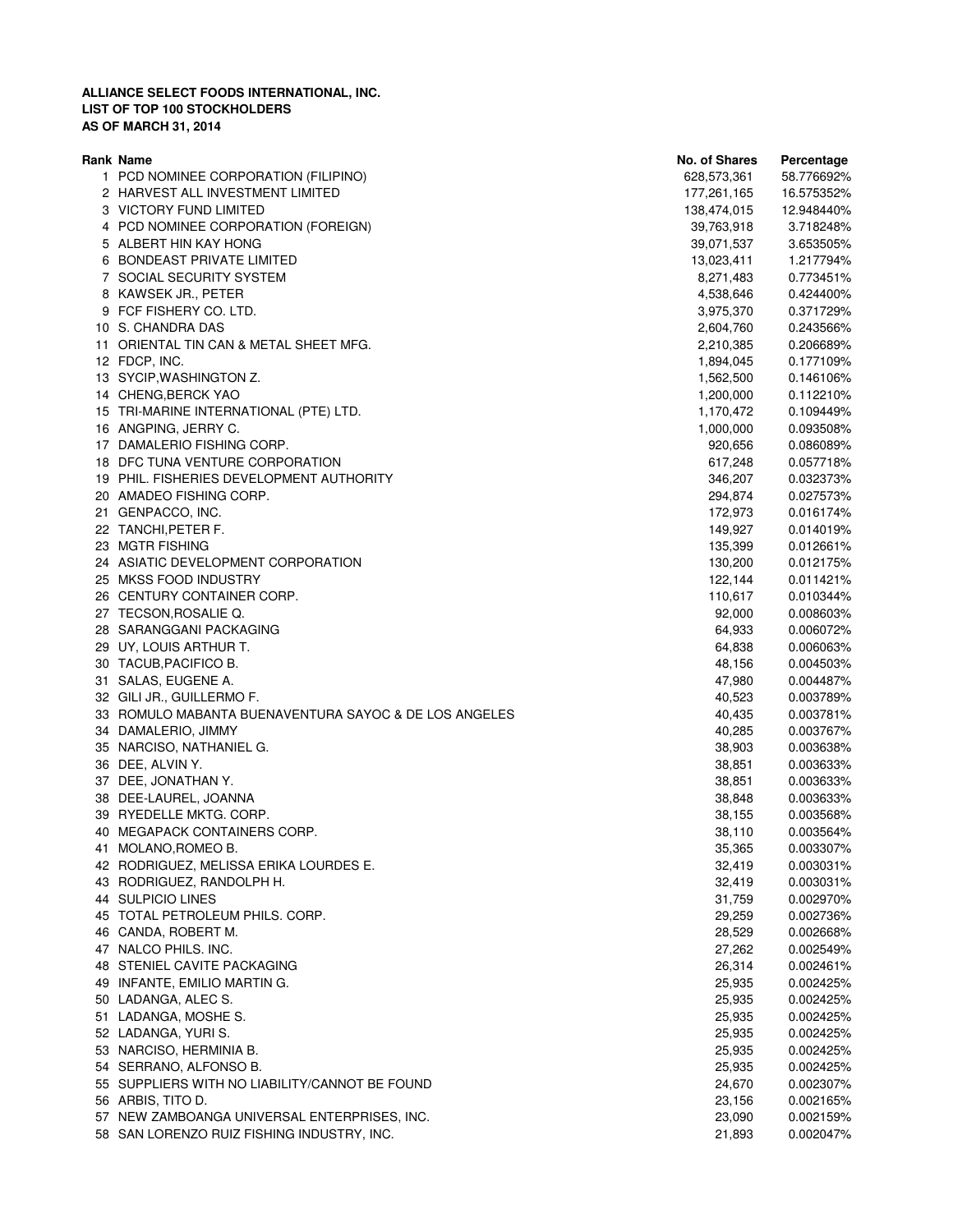| 59 PETRON CORPORATION                               | 21,024        | 0.001966%   |
|-----------------------------------------------------|---------------|-------------|
| 60 CANTOJA DEEP SEA FISHING IND. CORP.              | 20,992        | 0.001963%   |
| 61 LIM, SOPHIA U.                                   | 19,451        | 0.001819%   |
| 62 SALARDA, MAYLYN W.                               | 19,451        | 0.001819%   |
| 63 VETERANS PHILS. SCOUT SECURITY AGENCY            | 18,601        | 0.001739%   |
| 64 SUPEME MERCHANT                                  | 17,951        | 0.001679%   |
| 65 F. DEL ROSARIO FISHING CORP.                     | 17,668        | 0.001652%   |
| 66 LOC-VENTURE CORP.                                | 16,545        | 0.001547%   |
| 67 OFRASIO JR., FELICISIMO G.                       | 15,561        | 0.001455%   |
| 68 JERMEL FISHING AND TRADING INC.                  | 15,096        | 0.001412%   |
| 69 ARBIS, ROSEMARIE A.                              | 12,968        | 0.001213%   |
| 70 BUADO, RODELIO P.                                | 12,968        | 0.001213%   |
| 71 CHAY, CO KIAN, & / OR RITA GAPUZ                 | 12,968        | 0.001213%   |
| 72 DERIT, JEANEFER M.                               | 12,968        | 0.001213%   |
| 73 DY CHI SING                                      | 12,968        | 0.001213%   |
| 74 PEÑALOSA, IRENE J.                               | 12,968        | 0.001213%   |
| 75 SEGUNDO, CRESCENTE M.                            | 12,968        | 0.001213%   |
| 76 TARAC, MYRALYN C.                                | 12,968        | 0.001213%   |
| 77 GRAND C GRAPHICS PRINTER                         | 9,509         | 0.000889%   |
| 78 CARTAGENA, JUNA JOY A.                           | 9,077         | 0.000849%   |
| 79 STENIEL MINDANAO PACKAGING                       | 8,594         | 0.000804%   |
| 80 GRIFFITH LABORATORIES (PHILS.), INC.             | 7,625         | 0.000713%   |
| 81 MENDOZA, ERIC                                    | 7,453         | 0.000697%   |
| 82 BACUD, ROLYNE D.                                 | 6,484         | 0.000606%   |
| 83 BENGZON, JAIME A.                                | 6,484         | 0.000606%   |
| 84 DEE, JENNIFER Y., ITF CARLOS DEE GONZALES        | 6,484         | 0.000606%   |
| 85 DEE, JENNIFER Y., ITF CHRISTOPHER L. DEE         | 6,484         | 0.000606%   |
| 86 DEE, JENNIFER Y., ITF EDWARD JOHN P. DEE         | 6,484         | 0.000606%   |
| 87 DEE, JENNIFER Y., ITF ESPERANZA CARLA DEE-LAUREL | 6,484         | 0.000606%   |
| 88 DEE, JENNIFER Y., ITF FRANCIS MARTIN D. GONZALEZ | 6,484         | 0.000606%   |
| 89 DEE, JENNIFER Y., ITF FRANCIS P. DEE             | 6,484         | 0.000606%   |
| 90 DEE, JENNIFER Y., ITF GABRIELLE L. DEE           | 6,484         | 0.000606%   |
| 91 DEE, JENNIFER Y., ITF JOHANN DEE GONZALES        | 6,484         | 0.000606%   |
| 92 DEE, JENNIFER Y., ITF MANUEL DEE GONZALES        | 6,484         | 0.000606%   |
| 93 DEE, JENNIFER Y., ITF REGINA DEE GONZALES        | 6,484         | 0.000606%   |
| 94 DEE, JENNIFER Y., ITF REGINA ISABEL DEE-LAUREL   | 6,484         | 0.000606%   |
| 95 EDROLIN JR., CARMELITO A.                        | 6,484         | 0.000606%   |
| 96 GATCHALIAN, JAIME S.                             | 6,484         | 0.000606%   |
| 97 GATCHALIAN, RHODORA T.                           | 6,484         | 0.000606%   |
| 98 DAD CROWN BOOKSTORE                              | 5,336         | 0.000499%   |
| 99 ALERTA, SOCRATES L.                              | 5,187         | 0.000485%   |
| 100 CAGAS, MARLYN A.                                | 5,187         | 0.000485%   |
| <b>TOTAL SHARES (TOP 100)</b>                       | 1,069,205,722 | 99.979380%  |
| TOTAL SHARES (REST OF STOCKHOLDERS)                 | 220,515       | 0.020620%   |
| TOTAL ISSUED AND OUTSTANDING SHARES                 | 1,069,426,237 | 100.000000% |
|                                                     |               |             |

| <b>PCD BENEFICIAL OWNERS REPORT</b>                              |               |            |
|------------------------------------------------------------------|---------------|------------|
| <b>Participant's Name</b>                                        | No. of Shares | Percentage |
| EAGLE EQUITIES, INC.                                             | 158,365,999   | 14.808501% |
| AURORA SECURITIES, INC.                                          | 86,361,157    | 8.075466%  |
| ABACUS SECURITIES CORPORATION                                    | 78,624,421    | 7.352019%  |
| SOCIAL SECURITY SYSTEM                                           | 49,075,875    | 4.588991%  |
| <b>QUALITY INVESTMENTS &amp; SECURITIES CORPORATION</b>          | 37,564,986    | 3.512630%  |
| PARAMOUNT LIFE & GENERAL INSURANCE CORPORATION (NON-LIFE DIVISIO | 19,565,546    | 1.829537%  |
| ANGPING & ASSOCIATES SECURITIES, INC.                            | 18.139.955    | 1.696232%  |
| COL Financial Group, Inc.                                        | 15,186,797    | 1.420088%  |
| TOWER SECURITIES, INC.                                           | 14,875,223    | 1.390954%  |
| <b>BDO SECURITIES CORPORATION</b>                                | 14.139.013    | 1.322112%  |
|                                                                  |               |            |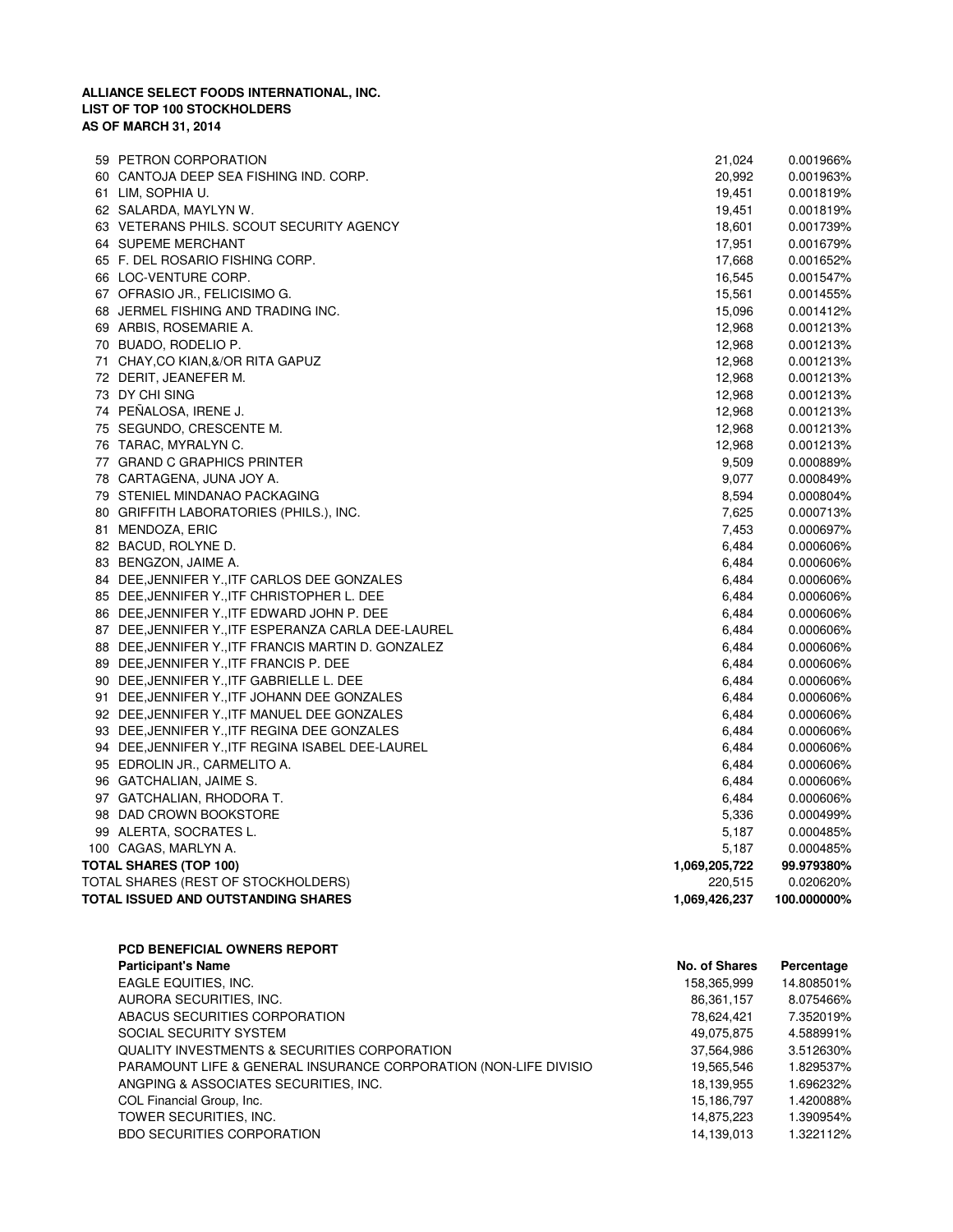| AB CAPITAL SECURITIES, INC.                                  | 13,715,269 | 1.282489% |
|--------------------------------------------------------------|------------|-----------|
| CITIBANK N.A.                                                | 10,973,906 | 1.026149% |
| ASTRA SECURITIES CORPORATION                                 | 9,101,067  | 0.851023% |
| BELSON SECURITIES, INC.                                      | 8,438,251  | 0.789045% |
| GLOBALINKS SECURITIES & STOCKS, INC.                         | 7,932,621  | 0.741764% |
| <b>BPI SECURITIES CORPORATION</b>                            | 6,747,989  | 0.630992% |
| WEALTH SECURITIES, INC.                                      | 6,733,922  | 0.629676% |
| PARAMOUNT LIFE & GENERAL INSURANCE CORPORATION               | 5,790,015  | 0.541413% |
| YU & COMPANY, INC.                                           | 5,432,040  | 0.507940% |
| E. CHUA CHIACO SECURITIES, INC.                              | 5,407,080  | 0.505606% |
| <b>MANDARIN SECURITIES CORPORATION</b>                       | 4,280,474  | 0.400259% |
| DEUTSCHE BANK MANILA-CLIENTS A/C                             | 4,200,000  | 0.392734% |
| TRITON SECURITIES CORP.                                      | 4,177,321  | 0.390613% |
| SOLAR SECURITIES, INC.                                       |            |           |
|                                                              | 3,864,447  | 0.361357% |
| UNICAPITAL SECURITIES INC.                                   | 3,715,016  | 0.347384% |
| DIVERSIFIED SECURITIES, INC.                                 | 3,541,169  | 0.331128% |
| STANDARD SECURITIES CORPORATION                              | 3,161,076  | 0.295586% |
| ANSALDO, GODINEZ & CO., INC.                                 | 3,104,426  | 0.290289% |
| CAMPOS, LANUZA & COMPANY, INC.                               | 2,935,109  | 0.274456% |
| PCIB SECURITIES, INC.                                        | 2,777,419  | 0.259711% |
| ACCORD CAPITAL EQUITIES CORPORATION                          | 2,732,490  | 0.255510% |
| DEUTSCHE BANK AG MANILA BRANCH A/C CLIENTS DEUB20            | 2,651,038  | 0.247893% |
| FIRST METRO SECURITIES BROKERAGE CORP.                       | 2,567,748  | 0.240105% |
| EVERGREEN STOCK BROKERAGE & SEC., INC.                       | 2,549,893  | 0.238436% |
| R. S. LIM & CO., INC.                                        | 2,295,512  | 0.214649% |
| SB EQUITIES, INC.                                            | 2,284,318  | 0.213602% |
| ABACUS SECURITIES CORPORATION                                | 2,220,000  | 0.207588% |
| HDI SECURITIES, INC.                                         | 2,024,495  | 0.189307% |
| G.D. TAN & COMPANY, INC.                                     | 1,910,576  | 0.178654% |
| SALISBURY BKT SECURITIES CORPORATION                         | 1,890,575  | 0.176784% |
| CITISECURITIES, INC.                                         | 1,874,650  | 0.175295% |
| REGINA CAPITAL DEVELOPMENT CORPORATION                       | 1,836,697  | 0.171746% |
| THE HONGKONG AND SHANGHAI BANKING CORP. LTD. -CLIENTS' ACCT. | 1,798,000  | 0.168128% |
| R. NUBLA SECURITIES, INC.                                    | 1,646,933  | 0.154002% |
| UOB KAY HIAN SECURITIES (PHILS.), INC.                       | 1,450,000  | 0.135587% |
| PCCI SECURITIES BROKERS CORP.                                | 1,426,783  | 0.133416% |
| VALUE QUEST SECURITIES CORPORATION                           | 1,396,000  | 0.130537% |
|                                                              |            |           |
| BERNAD SECURITIES, INC.                                      | 1,334,515  | 0.124788% |
| MERIDIAN SECURITIES, INC.                                    | 1,213,453  | 0.113468% |
| MDR SECURITIES, INC.                                         | 1,175,261  | 0.109896% |
| SunSecurities, Inc.                                          | 1,160,000  | 0.108469% |
| B. H. CHUA SECURITIES CORPORATION                            | 1,091,087  | 0.102025% |
| DAVID GO SECURITIES CORP.                                    | 1,067,307  | 0.099802% |
| DA MARKET SECURITIES, INC.                                   | 1,060,736  | 0.099187% |
| R. COYIUTO SECURITIES, INC.                                  | 862,103    | 0.080614% |
| A. T. DE CASTRO SECURITIES CORP.                             | 848,625    | 0.079353% |
| H. E. BENNETT SECURITIES, INC.                               | 800,685    | 0.074871% |
| AB CAPITAL & INVESTMENT CORP. - TRUST & INVESTMENT DIV.      | 768,000    | 0.071814% |
| SUMMIT SECURITIES, INC.                                      | 749,892    | 0.070121% |
| TRI-STATE SECURITIES, INC.                                   | 746,092    | 0.069766% |
| <b>GOLDSTAR SECURITIES, INC.</b>                             | 664,303    | 0.062118% |
| PREMIUM SECURITIES, INC.                                     | 661,656    | 0.061870% |
| EASTERN SECURITIES DEVELOPMENT CORPORATION                   | 637,538    | 0.059615% |
| VENTURE SECURITIES, INC.                                     | 633,964    | 0.059281% |
| TANSENGCO & CO., INC.                                        | 594,042    | 0.055548% |
| A & A SECURITIES, INC.                                       | 544,153    | 0.050883% |
| UCPB SECURITIES, INC.                                        | 495,142    | 0.046300% |
| PLATINUM SECURITIES, INC.                                    | 491,578    | 0.045967% |
| OPTIMUM SECURITIES CORPORATION                               | 464,196    | 0.043406% |
|                                                              |            |           |